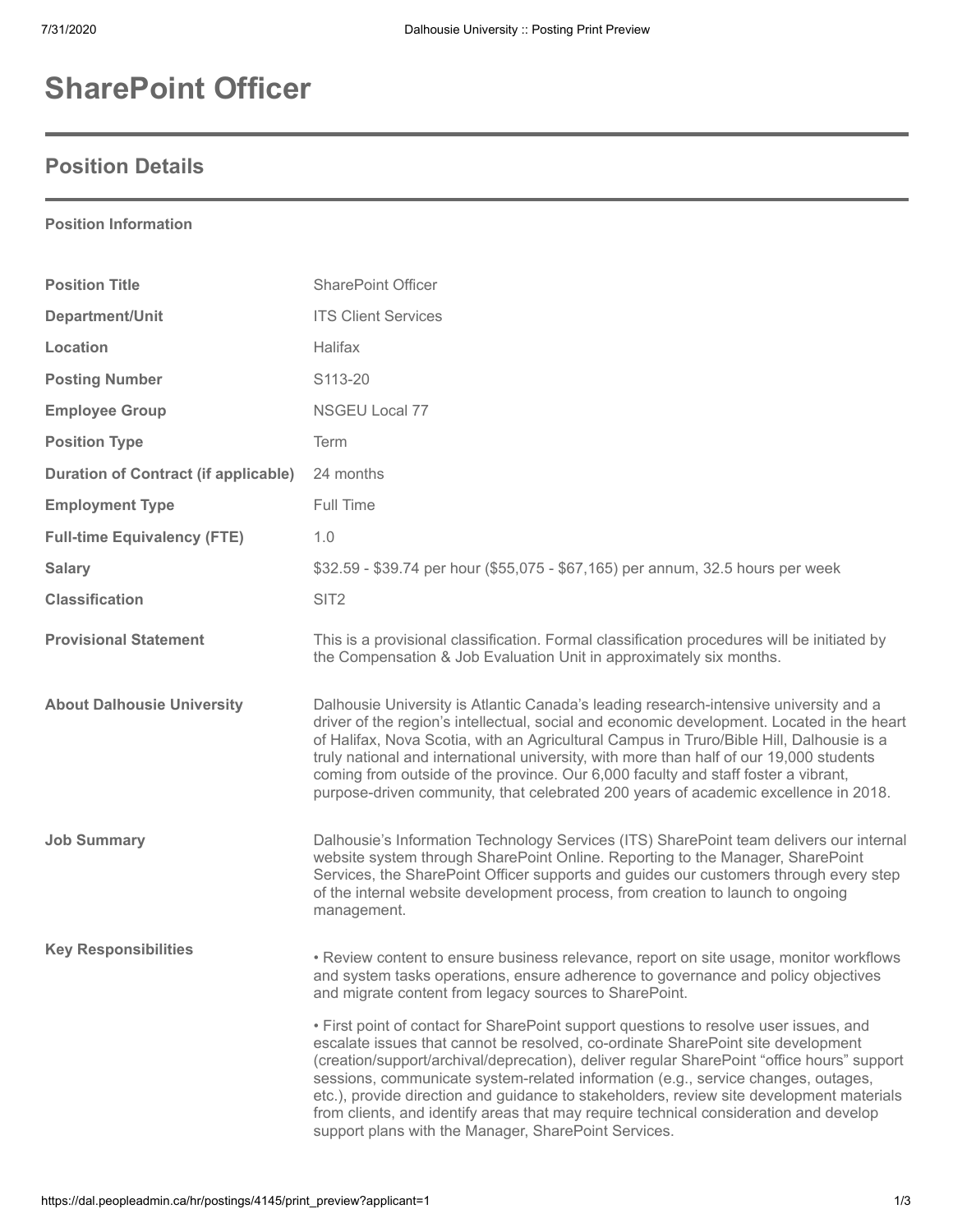| 7/31/2020                                                | Dalhousie University :: Posting Print Preview                                                                                                                                                                                                                                                                                                                                                                                                                                                                                                                                                                                                                                                    |
|----------------------------------------------------------|--------------------------------------------------------------------------------------------------------------------------------------------------------------------------------------------------------------------------------------------------------------------------------------------------------------------------------------------------------------------------------------------------------------------------------------------------------------------------------------------------------------------------------------------------------------------------------------------------------------------------------------------------------------------------------------------------|
|                                                          | • Identify training topics and key areas, develop training materials, deliver training to end<br>users, direct users to training material and available resources. Review training<br>materials to ensure accuracy and effectiveness.                                                                                                                                                                                                                                                                                                                                                                                                                                                            |
|                                                          | • Ensuring SharePoint projects are on the right track. Assist with document collection,<br>production, organization, and management, co-ordinate usability testing with participants<br>including staff, faculty, students, and other users as required, co-ordinate project-related<br>meetings, maintain regular correspondence with relevant project contacts. Gather,<br>document, and report project results. Keep project management tracking systems<br>updated and support the co-ordination and tracking of project deliverables and actions to<br>ensure on-time delivery for all project team members (e.g., clients, resources, etc.).                                               |
| <b>Note</b>                                              |                                                                                                                                                                                                                                                                                                                                                                                                                                                                                                                                                                                                                                                                                                  |
| <b>Qualifications</b>                                    | Undergraduate degree in computer science, IT, business management, or other related<br>field (public relations, communications), plus 3 to 5 years of experience developing and<br>managing websites in SharePoint (or an equivalent combination of training and<br>experience). Strong problem-solving and organizational skills, works well independently<br>and as part of a team in a deadline-driven, fast-paced environment. Exceptional oral and<br>written communication skills, including experience with developing and delivering<br>technical documentation and training materials. Excellent computer skills, including<br>demonstrated experience with the Microsoft Office suite. |
| <b>Job Competencies</b>                                  |                                                                                                                                                                                                                                                                                                                                                                                                                                                                                                                                                                                                                                                                                                  |
| <b>Additional Information</b>                            | Dalhousie University supports a healthy and balanced lifestyle. Our total compensation<br>package includes a defined benefit pension plan, health and dental plans, a health<br>spending account, an employee and family assistance program and a tuition assistance<br>program.                                                                                                                                                                                                                                                                                                                                                                                                                 |
| <b>Application Consideration</b>                         | Bargaining unit employees for NSGEU local 77 are given first consideration and will be<br>notified regarding the status of their application. All other applicants will be considered<br>when there is no qualified internal candidate.                                                                                                                                                                                                                                                                                                                                                                                                                                                          |
|                                                          | We thank all applicants for their interest, however, only candidates selected for an<br>interview will be contacted.                                                                                                                                                                                                                                                                                                                                                                                                                                                                                                                                                                             |
| <b>Diversity Statement</b>                               | Dalhousie University is committed to fostering a collegial culture grounded in diversity<br>and inclusiveness. The university encourages applications from Indigenous persons,<br>persons with a disability, racially visible persons, women, persons of a minority sexual<br>orientation and/or gender identity, and all candidates who would contribute to the<br>diversity of our community. For more information, please visit<br>www.dal.ca/hiringfordiversity.                                                                                                                                                                                                                             |
| <b>Posting Detail Information</b>                        |                                                                                                                                                                                                                                                                                                                                                                                                                                                                                                                                                                                                                                                                                                  |
| <b>Number of Vacancies</b>                               | 1                                                                                                                                                                                                                                                                                                                                                                                                                                                                                                                                                                                                                                                                                                |
| <b>Open Date</b>                                         | 07/31/2020                                                                                                                                                                                                                                                                                                                                                                                                                                                                                                                                                                                                                                                                                       |
| <b>Close Date</b>                                        | 08/21/2020                                                                                                                                                                                                                                                                                                                                                                                                                                                                                                                                                                                                                                                                                       |
| <b>Open Until Filled</b>                                 | <b>No</b>                                                                                                                                                                                                                                                                                                                                                                                                                                                                                                                                                                                                                                                                                        |
| <b>Special Instructions to Applicant</b>                 |                                                                                                                                                                                                                                                                                                                                                                                                                                                                                                                                                                                                                                                                                                  |
| <b>Quick Link for Direct Access to</b><br><b>Posting</b> | http://dal.peopleadmin.ca/postings/4145                                                                                                                                                                                                                                                                                                                                                                                                                                                                                                                                                                                                                                                          |

## **Supplemental Questions**